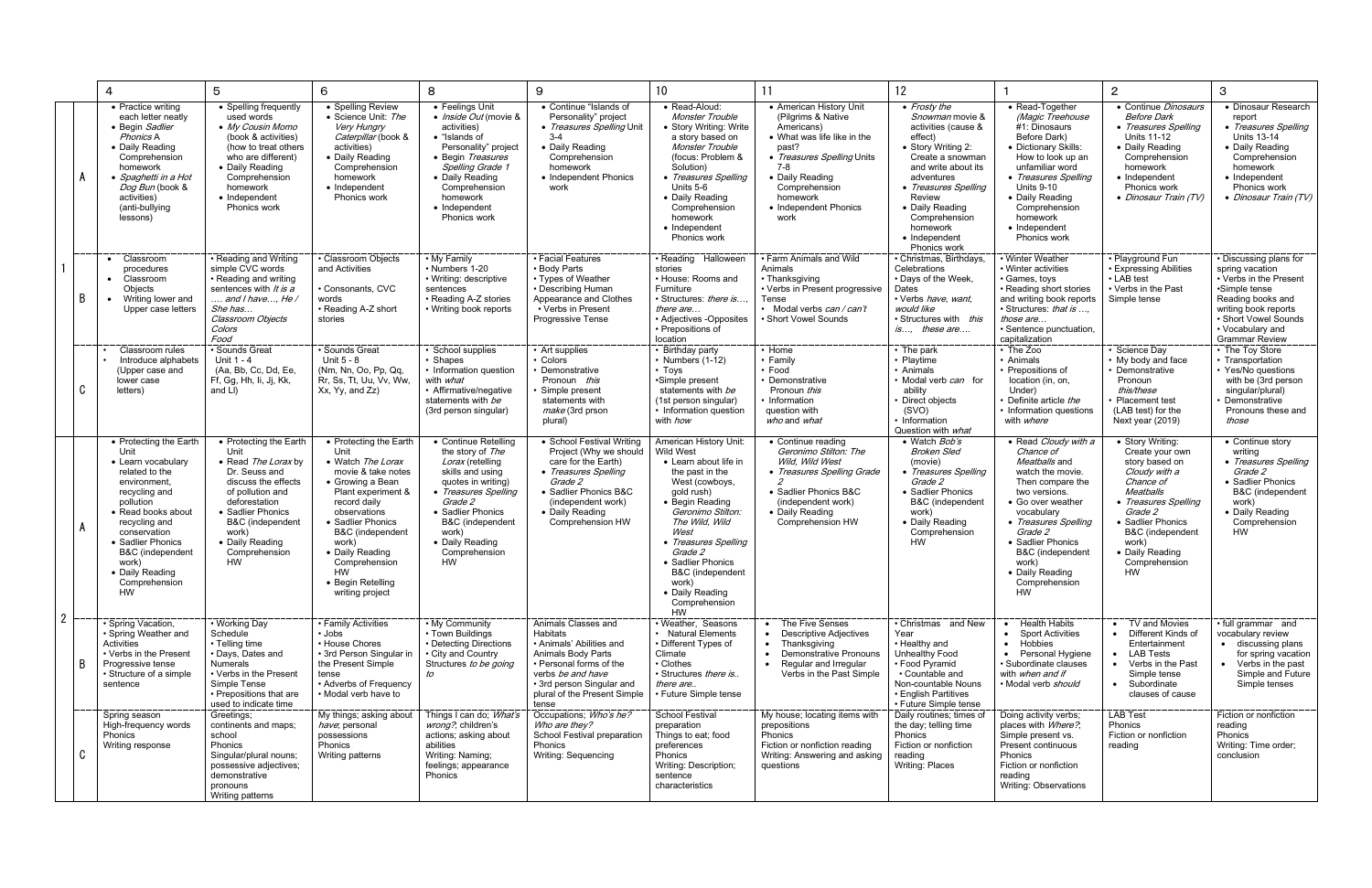|   |   | 4                                                                                                                                     | 5                                                                                                                                                                                                        | 6                                                                                                                                                                                                                         | 8                                                                                                                                                                                                                                     | 9                                                                                                                                                                                                                               | 10 <sup>°</sup>                                                                                                                                                                                                | 11                                                                                                                                                                                                                                                                                             | 12 <sup>°</sup>                                                                                                                                                                                               |                                                                                                                                                                                                                       | $\mathbf{2}$                                                                                                                                                                                                               | 3                                                                                                                                                                           |
|---|---|---------------------------------------------------------------------------------------------------------------------------------------|----------------------------------------------------------------------------------------------------------------------------------------------------------------------------------------------------------|---------------------------------------------------------------------------------------------------------------------------------------------------------------------------------------------------------------------------|---------------------------------------------------------------------------------------------------------------------------------------------------------------------------------------------------------------------------------------|---------------------------------------------------------------------------------------------------------------------------------------------------------------------------------------------------------------------------------|----------------------------------------------------------------------------------------------------------------------------------------------------------------------------------------------------------------|------------------------------------------------------------------------------------------------------------------------------------------------------------------------------------------------------------------------------------------------------------------------------------------------|---------------------------------------------------------------------------------------------------------------------------------------------------------------------------------------------------------------|-----------------------------------------------------------------------------------------------------------------------------------------------------------------------------------------------------------------------|----------------------------------------------------------------------------------------------------------------------------------------------------------------------------------------------------------------------------|-----------------------------------------------------------------------------------------------------------------------------------------------------------------------------|
|   |   | Spring season<br>Nocturnal animals<br>Nonfiction reading<br>comprehension                                                             | Pets<br>Writing projects<br><b>Habitats</b><br>Nonfiction reading<br>comprehension,<br>vocabulary                                                                                                        | Mammals; Animal<br>classes; Habitats<br>Nonfiction reading,<br>vocabulary<br>Analogies<br>Compare-Contrast<br>writing                                                                                                     | Animals, People, and<br>Caring: Reading and<br>writina<br>Grammar skills: Parts of<br>speech                                                                                                                                          | School Festival preparation<br>Powerful Forces of Nature:<br>Reading and writing<br>Spelling and phonics                                                                                                                        | <b>School Festival</b><br>preparation<br>Powerful Forces of<br>Nature: Reading and<br>writing<br>Spelling and phonics                                                                                          | Telling Tales: Reading and<br>writing<br>Spelling and phonics<br>Grammar skills: Parts of<br>speech                                                                                                                                                                                            | <b>Telling Tales: Reading</b><br>and writing<br>Spelling and phonics<br>Grammar skills:<br>Subjects and<br>predicates                                                                                         | Problem Solvers:<br>Reading and writing<br>Spelling and phonics<br>Grammar skills: Simple<br>verb tenses                                                                                                              | <b>LAS Test</b><br>Problem Solvers:<br>Reading; Identify cause<br>and effect<br>Spelling and phonics<br>Grammar skills: Objects                                                                                            | Where We Live:<br>Reading and writing<br>Spelling and phonics                                                                                                               |
| 3 | B | • Fun Outdoors<br>· Simple present<br>Statements and<br>Yes/No questions with<br>what<br>• Time clauses with<br>when                  | • Land and Sea<br>• Animals and insects<br>• Weight and Length<br>Regular comparatives<br>with than<br>Regular superlatives<br>And questions with<br>which<br>Questions with<br>how much and how<br>long | • Appearance<br>• What we look like<br>• Accessories<br>• Camouflage<br>• Questions with <i>what</i><br>and which<br>• Comparisons with<br>the same as<br>(color, shape)                                                  | • getting Together<br>· Sports<br>• Activities<br>· Simple past<br>Statements with<br>some<br>Regular verbs<br>· simple past tense<br>Questions with<br>What and time<br>expressions<br>• The verb use with the<br>Infinitive to make | • A Day Out<br>• Food and Drink<br>• Things to Do<br>verbs with<br>Prepositions for/with<br>• Questions with what/<br>when and irregular<br>verbs<br>• Past tense statements<br>with some                                       | • Being Creative<br>$\cdot$ The Arts<br>• Making things<br>· Simple present<br>Questions with like<br>And infinitive to<br>• Preposition for with<br>Object pronouns<br>• Preposition of for<br>Subject matter | • Things to Be<br>• Careers<br>• the future<br>• Future time<br>expression when<br>• Questions with<br>What/want to do                                                                                                                                                                         | • In Space<br>Statements with <i>have</i><br>to/don't have to<br>• Adverbs of<br>frequency                                                                                                                    | On Vacation<br>Activities<br>∙ Future<br>Question with <i>going</i><br>to<br>+ do/take<br>Comparative and<br>superlative<br>adjectives                                                                                | • Transportation<br>• Future<br>Questions with how<br>and going to $+$ get<br>Placement test<br>(LAS test) for the<br>Next year (2019)                                                                                     | • Use of a lot of, much<br>and many<br>A few, a little,<br>some, any, a, an<br>• Mechanics review                                                                           |
|   | C | • Classroom procedures<br>• Classroom Objects<br>• Alphabet review<br>• Phonemic Awareness<br>Exercises                               | • Classroom Objects<br>and Classroom<br>Activities<br>• Articles "a/an"<br>• Numerals and nouns<br>in singular / plural<br>• Verbs in Present<br><b>Progressive Tense</b>                                | • Recess Activities<br>• At the Playground<br>• Prepositions of<br>location<br>• Present Progressive<br>tense<br>· Structures There is/<br>There are                                                                      | · Summer vacation<br>• My House<br>• Pieces of Furniture<br>• Prepositions of<br>location<br>• Structures: there is/<br>there are                                                                                                     | My Community<br>• Town Buildings<br>· Giving Directions<br>• Imperatives<br>• Personal forms of the<br>verbs be and have<br>• Verbs in the Present<br>Simple tense                                                              | People's Occupations<br>• Places of Work<br>• Davs of the Week and<br>Dates<br>• Possessive pronouns<br>• 3rd person Singular of<br>the Present Simple<br>tense<br>• Prepositions of time                      | <b>Everyday Activities</b><br>• Parts of the Day<br>• Telling Time<br>• Prepositions of time<br>•Asking and answering yes-no<br>questions in Present Simple<br>tense                                                                                                                           | • Healthy and<br>Unhealthy Types of<br>Food<br>• Adjectives Describing<br>Food<br>Count and Non-count<br><b>Nouns</b><br>• Indefinite Pronouns<br>Some and Any<br>• Past Simple tense                         | • Winter activities<br>• Animals and Their<br><b>Body Parts</b><br>• Animals' Habitats<br>·Verbs: have and has<br>• Present Simple Tense<br>Modal verb can<br>• Adjectives-Opposites                                  | • LAS test<br>• Celebrations and<br>Holidays<br>• Months of the Year<br>• Adverbs of frequency<br>• Present simple tense<br>· Selected Regular and<br>Irregular verbs in Past<br>Simple Tense                              | • Hobbies and sports<br>• Expressing Abilities<br>• Verbs in the past<br>Simple tense<br>• Modal verbs can and<br>could<br>· full grammar and<br>vocabulary<br>reviewreview |
|   |   | • Classroom Rules<br>• All about Me<br>• Article a Day Routine                                                                        | Our Family<br>• Personal features/<br>characteristics<br>• Describina<br>appearance and<br>emotions<br>• Comparatives<br>• Expressing future<br>plans                                                    | <b>Plants</b><br>· Obligation- have to<br>• Frequency<br>• Discussing and<br>ordering food<br>• Expressing opinions                                                                                                       | Now and Then<br>• Comparing the past<br>and the present<br>• contrast with <i>but</i> and<br>instead<br>• Past tense<br>• House hold chores                                                                                           | Get Well Soon<br>• Talking about Health and<br><b>Illness</b><br>• Giving Advice<br>• Cause and effect<br>• Describing actions<br>• Reflexive pronouns                                                                          | <b>My Favorites</b><br>• Comparing different<br>types of entertainment<br>• Comparing people<br>and activities<br>• Giving opinions                                                                            | Ocean and Pollution<br>• Sea life<br>• Describing sea life<br>• must / have to<br>Can't / don't<br>• Paragraphs of contrast                                                                                                                                                                    | Inventions<br>• Habits in the past -<br>used to<br>• How to us an<br>invention<br>• Facts and opinions<br>General You                                                                                         | Hobbies and Interests<br>• Information about<br>people<br>• Description and<br>explanation of a hobby<br>• Paragraph of<br>explanation                                                                                | Science of Fun<br>· Science behind sports<br>and hobbies<br>• Definitions<br>• Retelling of<br>information<br>• Double comparatives -<br>the more, the more                                                                | Year End Review<br>• Asking Questions<br>• Keeping the<br>conversation going<br>• What will you do for<br>the spring break?                                                 |
|   | B | • Unit 1: Chores and<br>Places around<br>Town (Hang Out! 4<br>Unit $1)$<br>• Grammar: Have to.<br>has to                              | • Giving reasons with<br>because<br>• Answering "How do<br>vou know?"<br>• Unit 1 Test                                                                                                                   | • Unit 2: Follow the<br>Rules (Hang Out! 4<br>Unit 2)<br>• Grammar: must /<br>must not: introduce<br>First conditional<br>• Using "you" to talk<br>about people in<br>general (Ex: You<br>must not run in the<br>hallway) | • Unit 3: Seasons<br>( <i>Hang Out! 4</i> Unit 9)<br>• Activities for the<br>different seasons<br>• Grammar: First<br>conditional; using<br>adverbs<br>• Begin Reading<br>Comprehension<br>packet                                     | Unit 4: Animals (Hang Out!<br>4 Unit 3 & 5)<br>• Animal vocabulary<br>• Practice describing<br>animals'<br>characteristics,<br>including comparatives<br>• Grammar: Comparative<br>Adjectives; Would<br>Rather (for preference) | Unit 5: Health (Hang<br>Out! 4 Unit 6)<br>• Parts of the Body<br>• Sickness<br>vocabulary<br>• Grammar: Should                                                                                                 | Unit 6: Travel (Hang Out! 4<br>Unit 7)<br>• Modes of Transportation<br>• Vocabulary related to<br>hotels, sightseeing<br>• Grammar: How long does<br>it take? / Using<br>'recommend"<br>• Writing: Choose a place<br>you've been to and write<br>about why you would<br>recommend it to others | • Continue Travel<br>Writing/Presentatio<br>n (?)<br>• Review of Units 3-6                                                                                                                                    | Unit 7: Food (Hang Out!<br>$5$ Unit 1 +<br>supplementary<br>materials)<br>• Food Vocabulary<br>with partitives (a<br>loaf of bread, a<br>piece of cheese)<br>• Describing where<br>something is using<br>prepositions | Unit 7: Food (continued)<br>• Cooking vocabulary<br>(kitchen items.<br>cooking verbs)<br>• Writing a recipe                                                                                                                | • End of year project:<br>"My Year at GJS"<br>(writing project)<br>$\bullet$ Final Exam                                                                                     |
|   | C | •Classroom Rules<br>•Things to eat<br>Snacks/vegetables<br>•Simple present tense/<br><b>Statements</b><br>Questions with what +<br>do | • Around town<br>• Places to go<br>Park/supermarket/<br>Movie theater etc.<br>•Prepositions<br>Across from/between<br>•Present progressive<br>tense                                                      | •Things to Do<br>Shop/watch a movie<br>borrow books etc.<br>• Asking where things<br>are<br>• Colors<br>•Sequence of writing<br>First, then, next, finally                                                                | • People in Town<br>•Occupations<br>•Asking what people do<br>•Asking about the price<br>•Learning about illness<br>Structure: what's the<br>matter with him/her?<br>•Present progressive<br>Tense/ be + adjectives                   | •Getting together<br>• Family members<br>•Possessive adjectives<br>•Questions using<br>whose<br>•Learning about<br>countries and flags<br>·Singular/plural<br>possessive pronouns                                               | • Fun in the Park<br>• Noun + be verbs<br>•Comparative of<br>adjectives<br>•Comparative of<br>adjectives with "than"<br>.Wh -questions with<br>who/which<br>Which one is softer?<br>Who is takker?             | •Helping out<br>•Household<br>chores using<br>phrasal verbs<br>make my bed, clean<br>my room etc.<br>•Wh-questions<br>with "when"<br>• Using before and after<br>with sentences<br>•Adverbs of<br>frequency                                                                                    | •Farm chores<br>using phrasal verbs<br>•Adverbials of time<br>•Out and about<br>•Places to go<br>• Past tense of<br>Be verbs - Yes/No<br>questions<br>• Wh-questions with<br>be verbs using the past<br>tense | ·Imperatives<br>Let's<br>•Telling time<br>•Learning about<br>weather<br>•Contractions of<br>be verbs with how<br>How's the weather?<br>vs. How was the<br>weather?<br>Days of the week                                | •Things we use<br>•School supplies<br>•Using wh- words<br>Where/what with<br>the past tense be verbs<br>Where was the lunch<br>Box?<br>•Using Preposition on<br>• Placement test<br>(LAS test) for the<br>Next year (2019) | • Art supplies<br>• There were<br>• Contraction of<br>Were not<br>•How do you spell<br>$---?$<br>•Technology<br>•Fill in the timeline<br>Review session                     |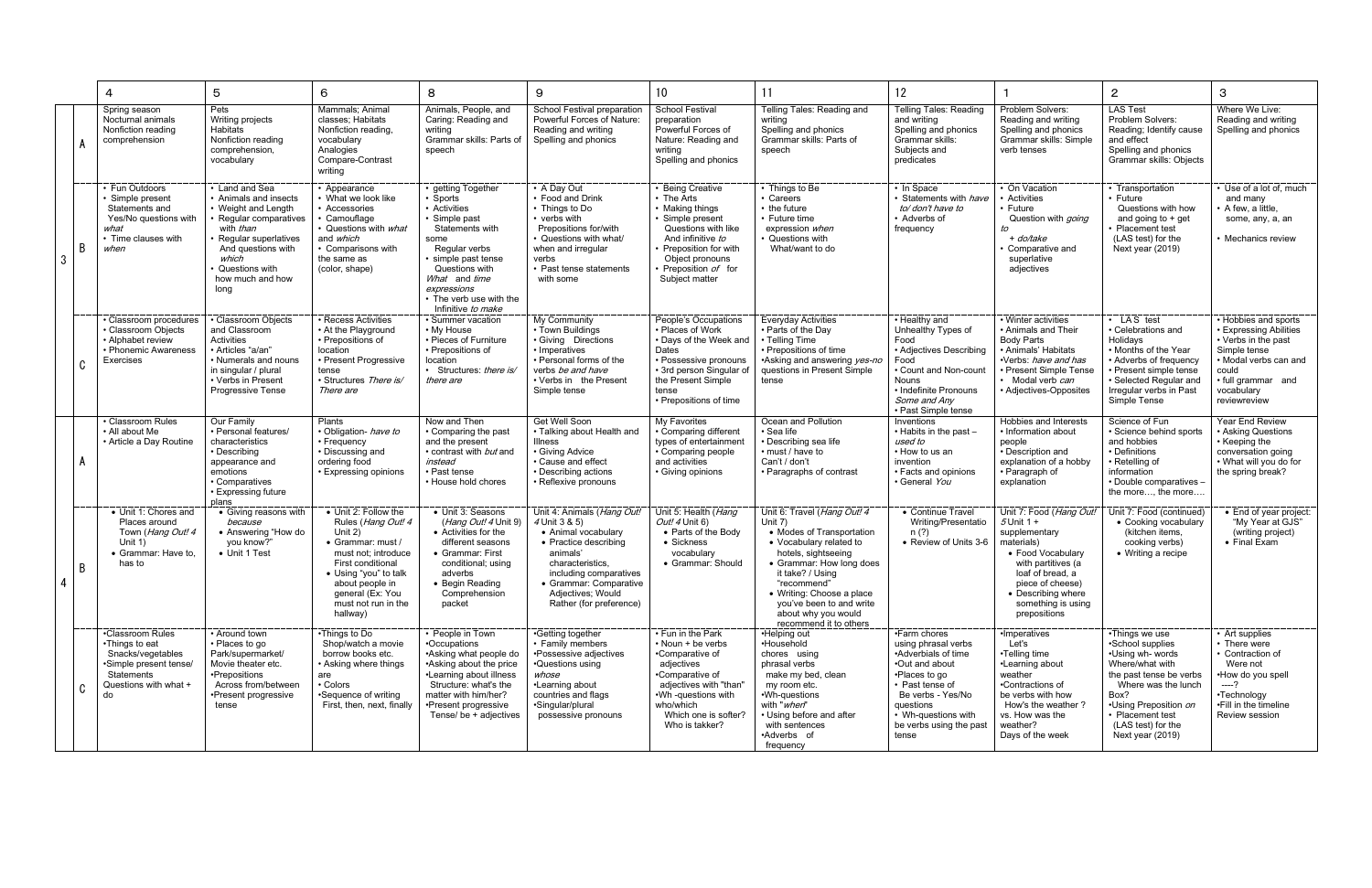|                |                | 4                                                                                                                                                               | 5                                                                                                                                                                     | 6                                                                                                                                                                                                                | 8                                                                                                                                                                                                                     | 9                                                                                                                                                                                                                                                         | 10                                                                                                                                                                                                                | 11                                                                                                                                                                                                                                                              | 12                                                                                                                                                               |                                                                                                                                                                                                | $\overline{2}$                                                                                                                                                      | 3                                                                                                                                                                            |
|----------------|----------------|-----------------------------------------------------------------------------------------------------------------------------------------------------------------|-----------------------------------------------------------------------------------------------------------------------------------------------------------------------|------------------------------------------------------------------------------------------------------------------------------------------------------------------------------------------------------------------|-----------------------------------------------------------------------------------------------------------------------------------------------------------------------------------------------------------------------|-----------------------------------------------------------------------------------------------------------------------------------------------------------------------------------------------------------------------------------------------------------|-------------------------------------------------------------------------------------------------------------------------------------------------------------------------------------------------------------------|-----------------------------------------------------------------------------------------------------------------------------------------------------------------------------------------------------------------------------------------------------------------|------------------------------------------------------------------------------------------------------------------------------------------------------------------|------------------------------------------------------------------------------------------------------------------------------------------------------------------------------------------------|---------------------------------------------------------------------------------------------------------------------------------------------------------------------|------------------------------------------------------------------------------------------------------------------------------------------------------------------------------|
| 5              |                | Unit 1: Extreme<br>Weather<br>•new vocabulary for<br>weather<br>•Write a weather story<br>using new vocab<br>•first conditional                                 | Unit 2: Copycat Animals<br>• watch videos on<br>animals that mimic<br>·animal camouflage<br>features<br>•predators vs. prey<br>•comparing with "as"<br>•Tag questions | Unit 3: Music in our<br>World<br>•Create a biography<br>presentation<br>•Musical instrument<br>vocabular<br>•music preference<br>•kinds of music<br>•present perfect tense<br>•Read about concert<br>experiences | Unit 4: Life Out there<br>•space vocabulary<br>•Present perfect<br>•modals<br>Unit 5: Arts Lost and<br>Found<br>•Discuss cultures and<br>traditions<br>discuss passing down<br>and holding onto things<br>•Gerunds    | Unit 6: Amazing plants<br>•Read about different<br>plants (predatory plants)<br>•Discuss importance of<br>plants and which life relies<br>on them<br>•Parts of a plant vocabulary<br>.Watch videos on plant<br>•present passive voice<br>•Relative Clause | Unit 7: Volcanoes<br>•Read about Pompei<br>active vs dormant<br>volcanoes<br>•Making predictions<br>•Research active<br>volcanoes and report to<br>the class                                                      | Unit 8: Reduce, Reuse and<br>Recycle<br>•Discuss importance of<br>recycling and rules of<br>recycling<br>•Brainstorm ways to<br>repurpose<br>•Modals followed by BE<br>. Invent a new technology for<br>recycling                                               | Unit 9: Cool Vacations<br>•Talk about your<br>favorite vacation places<br>•Express preferences<br>•Write a review<br>· Second conditional<br>•Make a brochure    | Our World 6: Unit 1:<br><b>Extreme Sports</b><br>•Introduce extreme<br>sports<br>•Present perfect review<br>•Express wishes<br>·Write about a sports<br>accident                               | Unit 2: History's a<br>Mystery<br>•read about the<br>pyramids and wonders<br>of the world<br>·passive voice                                                         | Unit 3: Chocolate<br>•Describe the types of<br>chocolate<br>•Talk about all of the<br>uses of chocolate<br>•Discuss history of<br>chocolate<br>•Write a unified<br>paragraph |
|                | B              | • Reading fiction and<br>non-fictional stories<br>and writing Book<br>Reports<br>• Writing Narratives<br>about past experiences<br>• Verbs in the Past<br>tense | • Helping Others<br>• Daily Routines<br>• Adverbs of Frequency<br>• Complex sentences<br>with <i>before and after</i>                                                 | • Exploring a Town<br>• Community Places<br>• Giving Directions<br>• Writing Frost Valley<br>project                                                                                                             | • Prepositions of<br>location<br>• Imperatives<br>• Asking for Help<br>• Types of Vehicles<br>• Transportation<br>• Conjunctions                                                                                      | • Five Senses<br>•Descriptive Adjectives<br>• Verbs in Present Simple<br>and Past Simple tenses<br>• Describing past<br>experiences                                                                                                                       | • Animals and Their<br>Habitat<br>• Animal<br>Characteristics<br>• Cause and Effect with<br>why and because<br>• Infinitive forms of the<br>verbs                                                                 | • Foods Quantities Meals<br>• Partitives<br>• Count and Non-count Nouns<br>• Pronouns Some and Any in<br>statements and questions                                                                                                                               | • Healthy Habits<br>• Exercise and Hygiene<br>Imperatives<br>· Modal verb should<br>Questions in the Past<br>Simple Tense<br>• Quantities with too<br>and enough | •Celebrations. Festivals.<br><b>Cultural Traditions</b><br>• Thing People Did in in<br>the Past<br>• Past Tense of regular<br>and irregular verbs                                              | My Weekend<br>• Hobbies and Interests<br>• Negative form of the<br>Past Simple tense<br>•Structure with go +ing<br>form in the Simple Past<br>• LAS Test            | • Reflections about the<br>school year<br>• Plans for the spring<br>vacation<br>• Grammar and<br>Vocabulary review                                                           |
|                | C              | Writing response<br>Wh- question words<br>Spring season<br>Fiction and nonfiction<br>reading, vocabulary                                                        | End marks<br>Daily routines; times of<br>the day; telling time;<br>activity verbs<br>Writing patterns<br>Subject-verb<br>agreement<br>Phonics<br>[School trip 1-week] | Simple present vs.<br>Present continuous<br>Activity verbs; doing<br>things; places with<br>Where?, nouns<br>Phonics<br>Writing patterns                                                                         | Asking directions at<br>school; prepositions of<br>place<br>Phonics: digraphs,<br>blends; silent letters;<br>long/short vowels<br>Writing: Observation<br>with present<br>progressive                                 | School Festival preparation<br>School supplies with<br>non-count nouns; asking<br>about have<br>Word study: Compounds;<br>prefixes; suffixes<br>Writing: Feelings; senses                                                                                 | <b>School Festival</b><br>preparation<br>Invitations; scheduling<br>Word study:<br>Synonyms; antonym<br>Fiction or nonfiction<br>reading<br>Writing: Describing<br>words                                          | Asking about routines;<br>frequency<br>Word study: Contractions;<br>common/proper/singular/plural<br>nouns<br>Fiction or nonfiction reading<br>Writing: Places                                                                                                  | Asking about<br>preferences,<br>clarification; clothing<br>Grammar: Better<br>sentences; ABC order<br>Fiction or nonfiction<br>reading<br>Writing: Time order    | Offering help; asking<br>about destination;<br>transportation<br>English skills: Clues;<br>sequence;<br>same/different;<br>classifying<br>Fiction or nonfiction<br>reading<br>Writing: Titling | <b>LAS Test</b><br>Transportation<br>English skills: Context<br>clues<br>Writing: Journaling                                                                        | Talking about the past;<br>playground equipment<br>English skills: Main<br>idea; predicting;<br>conclusions<br><b>Writing: Stories</b>                                       |
| $6\phantom{.}$ |                | Novel: Hellen Keller<br>Reading and<br>discussions                                                                                                              | Novel: Shiloh Reading<br>and discussions                                                                                                                              | Novel: Shiloh vs. Hellen<br>Keller<br>•Character<br>comparisons<br>• New Adjectives                                                                                                                              | 6AB<br>.Our World 6: 1<br><b>Extreme Sports</b><br>•Discuss kinds of<br>extreme sports<br>•Discuss safety in<br>sports<br>•Describe people and<br>actions<br>•Choose a sports star to<br>write about                  | Unit 2: History's a Mystery<br>.Read about the wonders of<br>the world<br>•Talk about famous<br>discoveries<br>•Using examples to support<br>writing<br>• keep going with present<br>perfect and past participles<br>•Passive voice                       | Unit 3: Chocolate<br>•Describes types of<br>chocolate<br>.Talk about the uses of<br>chocolate<br>•Discus the history of<br>chocolate<br>·Write a unified<br>paragraph<br>. Past continuous with<br>when and while | Unit 4: Water Everywhere<br>•Identify types of water and<br>their characteristics<br>•Describe disaster events<br>caused from water<br>.Talk about how to save water<br>•Saving water project<br>•Present perfect continuous<br>•Whenever, Wherever,<br>whoever | Unit 5: It's a Small<br>World<br>·Identify small<br>creatures<br>Describe creatures<br>•reported speech<br>•write a science report<br>•Reported Speech           | Unit 6: Smart Choices<br>•talk about products and<br>their characteristics<br>•talk about preferences<br>•Report commands and<br>questions<br>•write a product review                          | Robots Rule<br>•Disuses Robots<br>•express wishes<br>•predict the future<br>•write about advantages<br>and disadvantages<br>•Design a Robot                         | Amazing Adventures at<br>sea<br>•Discuss famous<br>shipwrecks<br>•tell stories about<br>pirates<br>.talk about deep water<br>exploration                                     |
|                | B.             | • Reading and<br>analyzing chapter<br>books<br>• Reading non- fictional<br>stories and writing Book<br>Reports<br>• Grammar categories<br>Review                | • My Family's Story<br>• Human Appearance<br>• Biographies<br>Descriptions<br>Comparatives                                                                            | • Fresh Food<br>• Growing Food<br>• Conditions for Food<br>Production<br>• Modal verb have to:<br>• Grammar structure<br>would like                                                                              | • Long Ago and Today<br>• Life Style in the past<br>and Now<br>• Modern products<br>• Past Simple tense<br>Conjunctions but and<br>instead                                                                            | • Health and Illness<br>• Giving Health Advice<br>• Modal verb should<br>· Reflexive Pronouns:<br>myself, yourself, himself<br>• Imperatives                                                                                                              | • Free Time Activities<br>• Types of<br>Entertainment<br>•Superlatives and<br><b>Irregular Comparatives</b><br>and Superlatives:<br>• Past Simple and<br>Past Progressive<br>tenses                               | • Wonders of the Sea<br>• Kinds of Sea Life<br>• Ocean Pollution<br>• Modal Verbs have to<br>must, can't and don't:<br>• Future Simple tense                                                                                                                    | • Modern Inventions<br>• Problem Solving<br>• Modal expression<br>used to<br>• Verbs in Past Passive<br>Voice                                                    | • Hobbies and Interests<br>• Complex Sentences<br>with Definite Relative<br>clauses with who<br>• Direct and Indirect<br>speech                                                                | • Actions that Use Force<br>• LAS Tests<br>· Sentences with double<br>comparatives, e.g. the<br>more the faster<br>•Sentences with<br>Definite clause with<br>which | • Reflections about the<br>school year<br>• Plans for the spring<br>vacation<br>• Grammar and<br>Vocabulary review                                                           |
|                | C <sub>1</sub> | • Classroom Rules<br>• Self introduction<br>• Useful Expressions in<br>class<br>• Review of Classroom<br>objects                                                | My Family<br>· Subject pronoun<br>• Plural nouns<br>• Family members<br>• Location of things<br>• Prepositions                                                        | Fee Time<br>• Making suggestions<br>• Present tense - to<br>have, do, don't<br>• Adjectives of quality<br>Food<br>• Likes and dislikes<br>•Food vocabulary                                                       | Shopping<br>• Clothes & Prices<br>$\cdot$ How much $\ldots$ ?<br><b>Special Days</b><br>• Events - birthday,<br>party<br>• When questions<br>· months, ordinals 1-31                                                  | Preferences<br>• Giving Opinions<br>• and I but<br>• Present tense<br>• Plural -s, -es<br>• Adjectives of quality                                                                                                                                         | <b>Abilities</b><br>• can<br>• action verbs<br>· musical instruments<br>Daily Routines<br>• Healthy habits<br>• What time<br>questions                                                                            | <b>School Subjects</b><br>• Giving reasons<br>• Why questions<br>• Who questions<br>• because<br>• Days of the week                                                                                                                                             | Around the World<br>• Countries<br>• Languages<br>• Nationalities<br>• Where from?<br>• Where  live?                                                             | <b>Everyday Activities</b><br>• Present Progressive<br>• What questions<br>• <i>ves/no</i> questions<br>• Talking about what<br>people are doing                                               | Around town<br>• Where things are<br>located<br>• Prepositions of place<br>• Places<br>• Neighborhood                                                               | Animals<br>• Giving reasons<br>• Describing animals<br>• Why questions<br>• because<br>• Adverbs<br>• Animal habitats                                                        |
|                | C <sub>2</sub> |                                                                                                                                                                 |                                                                                                                                                                       |                                                                                                                                                                                                                  | • Romaji and Letter<br>Sounds (小学生スラス<br>ラ英語ドリル①)<br>• Basic Vocabulary<br>(verbs and school<br>supplies)<br>• Basic Grammar (小学<br>生スラスラ英語ドリル<br>3) Units 1-3 (He is It<br>is)<br>• Grammar Starter Units<br>$1 - 6$ | • Phonics (小学生スラスラ<br>英語ドリル①)<br>• Vocabulary (family and<br>adjectives)<br>• Grammar Starter Units<br>$7-10, 18$<br><b>Family Writing</b>                                                                                                                | • Vocabulary (Months,<br>Days, Seasons, Time)<br>• Daily Routine<br>• Grammar Starter<br><b>Units 13-15</b>                                                                                                       | • Vocabulary (Around the<br>House)<br>• Prepositions of place. There<br>is / there are<br>• Grammar Starter Unit 20                                                                                                                                             | • Review<br>• End of Semester<br><b>Review Project</b>                                                                                                           | • Forming Questions<br>• Grammar Starter units<br>11, 12, 16                                                                                                                                   | • Food Unit<br>• Some / Any                                                                                                                                         | • Year Review<br>• End of the Year<br>Project                                                                                                                                |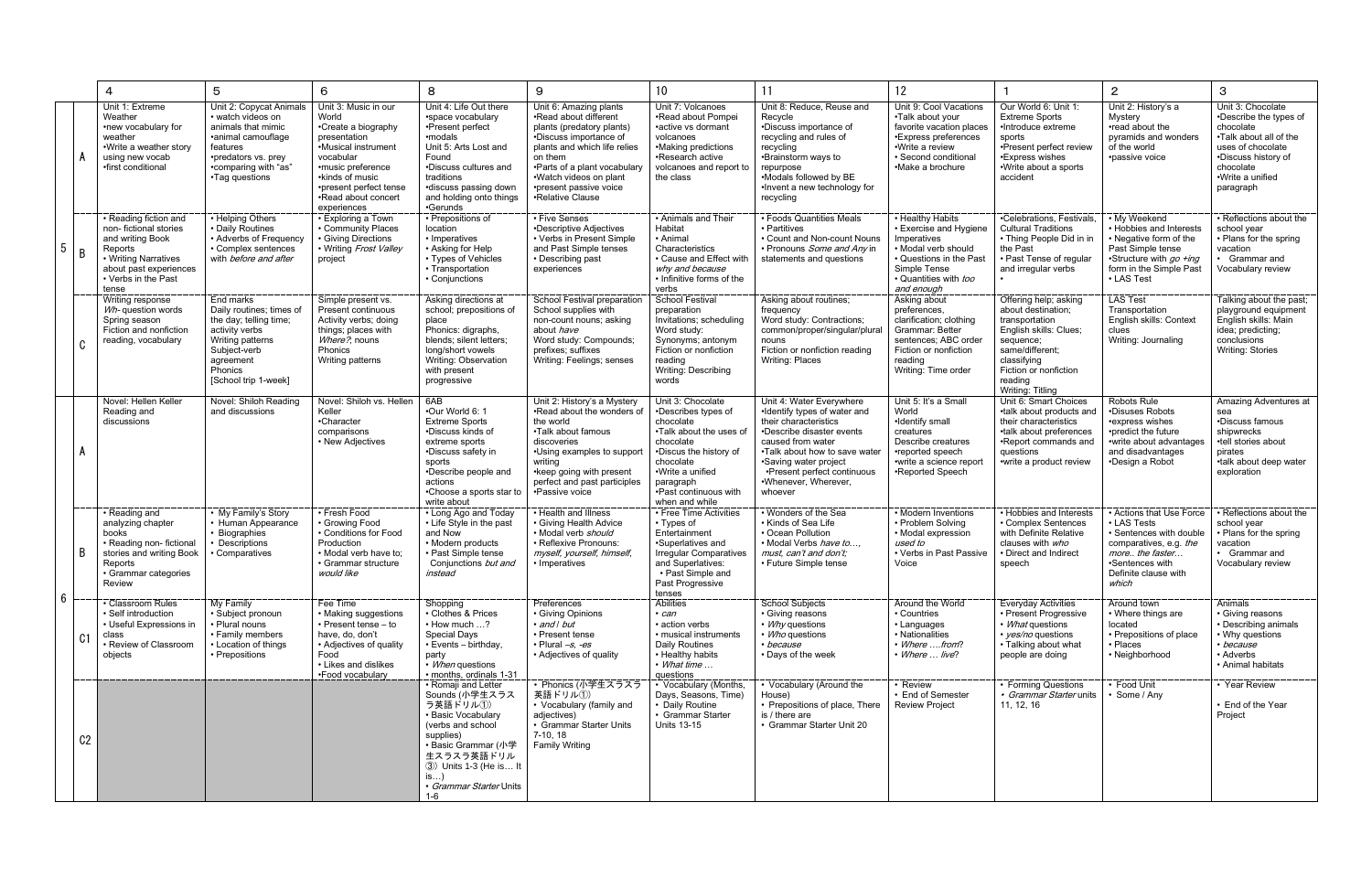|        | $\overline{4}$                                                                                                          | 5                                                                                                                                                          | $6\phantom{1}$                                                                                                                                                                   | 8                                                                                                                                                   | 9                                                                                                                                                                                      | 10 <sup>°</sup>                                                                                                                                                    | 11                                                                                                                                          | 12                                                                                                                                                     |                                                                                                                                                                          | $\overline{2}$                                                                                                                                                           | $\mathbf{3}$                                                                                                                                       |
|--------|-------------------------------------------------------------------------------------------------------------------------|------------------------------------------------------------------------------------------------------------------------------------------------------------|----------------------------------------------------------------------------------------------------------------------------------------------------------------------------------|-----------------------------------------------------------------------------------------------------------------------------------------------------|----------------------------------------------------------------------------------------------------------------------------------------------------------------------------------------|--------------------------------------------------------------------------------------------------------------------------------------------------------------------|---------------------------------------------------------------------------------------------------------------------------------------------|--------------------------------------------------------------------------------------------------------------------------------------------------------|--------------------------------------------------------------------------------------------------------------------------------------------------------------------------|--------------------------------------------------------------------------------------------------------------------------------------------------------------------------|----------------------------------------------------------------------------------------------------------------------------------------------------|
|        | • Introduction of the<br>novel<br>•Prereading activities<br>•About the author<br>• Vocabulary study<br>• Conflicts      | Holes<br>• Reading Response<br>Journal<br>• Significance of<br><b>Nicknames</b><br>• Cause and effect<br>• Fact and Opinion                                | The Giver<br>• Character analysis<br>• Point of View<br>• Dystopia<br>• Genre<br>• Dynamic vs static<br>character                                                                |                                                                                                                                                     |                                                                                                                                                                                        |                                                                                                                                                                    |                                                                                                                                             |                                                                                                                                                        |                                                                                                                                                                          |                                                                                                                                                                          |                                                                                                                                                    |
| 7 B    | Main Idea and<br><b>Recognizing Details</b><br>Alphabetizing<br>Nonfiction reading<br>comprehension<br>Writing response | Simple present; Present<br>continuous; Simple<br>past; Time expressions;<br>Indirect object pronouns<br>Birthday gifts;<br>Friendships<br>Writing response | Count/Non-count foods:<br>Buying food; Being a<br>guest; Eating in a<br>restaurant: Food<br>preferences; Food<br>partitives: Recipes<br>Writing response<br>[School trip 1-week] | Food partitives; Food<br>shopping; Food<br>preparation;<br>Imperatives<br><b>Tuck Everlasting</b><br>English skills: Writing<br>with sentence parts | <b>School Festival</b><br>preparation: Tuck<br>Everlasting<br>Writina:<br>Advantage-disadvantage<br>English skills: Writing with<br>sentence parts                                     | School Festival<br>preparation: Tuck<br>Everlasting<br>English skills: Types of<br>sentences                                                                       | Future with will, Probability<br>and possibility; Warnings<br>Inferring<br>English skills: Writing with<br>clauses                          | Making comparisons:<br>Advice; Expressing<br>opinions<br>Writing: Advice<br>Inferring<br>English skills: Writing<br>with clauses                       | Agreement and<br>disagreement<br>Fiction or nonfiction<br>reading<br>Writing skills: Opinion                                                                             | <b>LAS Test</b><br>Describing people,<br>places, and things;<br>Shopping in a<br>department store;<br>Expressing opinions<br><b>Writing: Description</b>                 | Getting around town:<br>Public transportation<br>Fiction or nonfiction<br>reading<br>Writing skills: Process                                       |
| C      | In Sync! 2<br>-Nationalities<br>-Family Writing<br>-Conjunctions (and, but,<br>or, so, because)                         | Daily Activities<br>-Write about your<br>schedule                                                                                                          | Occupations<br>-What do they do? vs<br>What are they doing?<br>(Present Simple vs.<br>Present Continuous)                                                                        | $\cdot$ Food<br>•Count/Noncount nouns<br>•Imperatives<br>•Give and follow<br>instructions<br>•Poster on healthful<br>eating tips                    | •There is/are<br>•some/any<br>•How much/many<br>•Expressions of quantity<br>•Would you?<br>•Writing about a shopping<br>place                                                          | •Sports and activities<br>• would rather<br>•Adverbs of frequency<br>•How often<br>• Gerunds<br>•Writing – likes and<br>dislikes                                   | •Clothes<br>• Too + adjective<br>• Not + adjective + enough<br>• Present continuous for future<br>arrangements<br>• Opinions about clothes  | ·Past tense - regular<br>and irregular verbs<br>•expressing agreement<br>and disagreement<br>•Talk about a party<br>•Write a summary                   | •Emotions<br>•expressing opinion<br>•describing weather<br>•past activities<br>•Similarities and<br>differences                                                          | •Adjectives of quality<br>•Preferences<br>•Comparatives and<br>superlatives<br>$\cdot$ as + adjective + as                                                               | •may/might for<br>possibility<br>•if clause + will/might<br>·Write an e-mail                                                                       |
|        | <b>First Impressions</b><br>· Real conditionals:<br>Present and future<br>·Identify main ideas and<br>supporting ideas  | Success and Failure<br>•Gerunds and Infinitives<br>•Listen for opinion<br>•Predicting content<br>.Write an opinion<br>paragraph                            | <b>New Perspectives</b><br>•Parallel structure<br>•Use reasons to explain<br>personal beliefs<br>• Write a summary<br>•Analyze features of<br>good/poor summaries                | Self-Reliance<br>• Infinitives of purpose<br>• Time order words<br>•Possessive adiectives<br>• Give an oral<br>presentation                         | Imagine the Possibilities<br>•Verb tense review<br>.Future time clauses -<br>if/when/as soon<br>as/after/before<br>•Literary analysis -main<br>problem in plot; kinds of<br>nonfiction | <b>Natural Forces</b><br>•Compound words<br>•Suffixes<br>•Literary analysis -<br>character and plot:<br>theme<br>•Write a personal<br>narrative                    | A New Chapter<br>•Comparatives and<br>superlatives<br>• Adverb clauses of contrast<br>.Point of view, text structure,<br>cause and effect   | Challenge<br>•Relative clauses<br>•Reported speech<br>•Analyze text structure.<br>author's purpose and<br>stvle<br>•Write a research<br>report         | To the rescue<br>•Auxiliary verbs<br>•Author's tone and<br>perspective<br>• Write a summary<br>paragraph<br>•Write friendly and<br>business letters                      | More Than a Game<br>•Passive voice<br>-Wishes and hopes -<br>conditional statements<br>•Literary analysis -<br>chronological order<br>-Informational text-<br>inferences | Wrap-up<br>•Term 3 grammar<br>review<br>-Oral presentation -<br>biography<br>• comparing/contrasting<br>movies and books<br>•Responding to text    |
| 8<br>B | Nonfiction reading<br>comprehension<br>Outlining<br>Writing response                                                    | Outlining<br>Fiction reading<br>comprehension,<br>vocabulary<br>Occupations<br><b>Habitual activities</b><br>Frequency of actions<br>Writing response      | Irregular past tense<br>verbs<br>Past continuous<br>Nonfiction reading<br>comprehension<br>Mishaps and difficult<br>experiences<br>Writing response                              | Civics Reading: U.S.<br>History<br>Writing skills:<br>Informational writing:<br>main idea, details<br>[School trip 1-week]                          | School Festival preparation<br>Writing skills: Narrative<br>writing; reader response<br><b>Historical fiction</b>                                                                      | <b>School Festival</b><br>preparation<br>English skills: Parts of<br>speech, spelling<br><b>Historical fiction</b>                                                 | Future tenses: Time<br>expressions; Possessive<br>pronouns<br>English skills: Parts of speech<br>spelling<br>Fiction and nonfiction reading | Present perfect:<br>Describing skills.<br>actions: Things to do<br>where you live<br>Fiction or nonfiction<br>reading<br>English skills: Word<br>parts | Present perfect:<br><b>Duration: Medical</b><br>symptoms; Family<br>members<br>Fiction or nonfiction<br>reading<br>English skills: Word<br>parts                         | <b>LAS Test</b><br>Present perfect<br>continuous; Duration;<br>Reassuring someone<br>Writing skills: Writing<br>with parts of speech                                     | Gerunds: Infinitives:<br>Recreation preferences<br>Fiction or nonfiction<br>reading with writing<br>English skills: Writing<br>with sentence parts |
| C      | Family<br>·Useful language in<br>classroom<br>•Meeting People<br>•Personality Traits                                    | Food<br>.Wh- questions<br>•Possessive pronouns<br>•Count/noncount nouns<br>•Recipes<br>•Expressing Opinions                                                | •much/many<br>•a few/ a little<br>•There is/are<br>·International treats<br>•Adverbs of frequency<br>$\cdot$ mind + ina                                                          | Places<br>•Comparative and<br>Superlatives<br>. How + adiectives of<br>dimension<br>•Large numbers<br>•Modern landmarks                             | <b>Truth and Lies</b><br>•Past advervial phrases<br>•Simple past<br>•Verb and noun<br>collocations<br>•Writing – conjunctions but<br>and <i>however</i>                                | <b>Stories</b><br>•Past continuous<br>•Weather<br>• while and when<br>•adjective clauses with<br>who, that, and where<br>$\cdot$ Writing – The story of<br>a movie | City Life<br>•too + adjective<br>•not + adiective + enough<br>•would like<br>•ordering food<br>•describing places and<br>facilities         | Friends<br>•one/ones<br>•be like. look like<br>•describing clothes.<br>people<br>•Conditional<br>describing friends                                    | Vacation<br>· already/yet<br>· simple past/present<br>perfect<br>· definite article with<br>places<br>• advertisement<br>• Writing an email about<br>vacation activities | Technology<br>•Future of aircraft<br>.will for decisions and<br>promises<br>.will/shall for offers<br>•first conditional<br>•Letter writing                              | Health<br>•should/shouldn't<br>•have to/don't have to<br>•had to/didn't have to<br>•Problem solving<br>•Giving advice<br>•Chores                   |